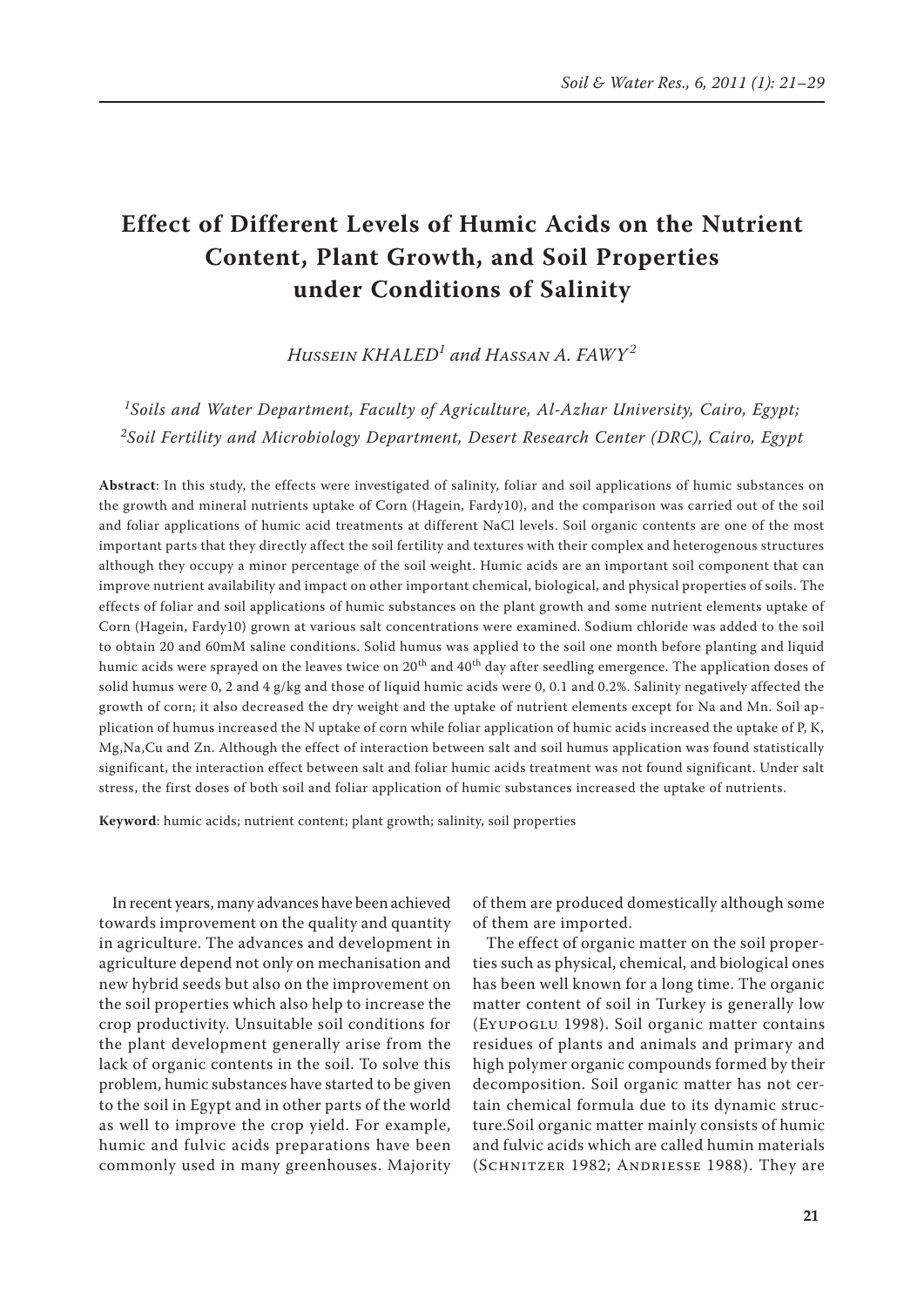mainly produced from nitrogenous compounds containing decomposed amino acids and aromatic complexes (ANDRIESSE 1988). Those organic complexes affect the soil properties and physiological properties of plants due to carboxyl (COOH–) and phenolic (OH<sup>-</sup>) groups (LEE & BARLETT 1976; SCHNITZER 1992). It was reported that humic acids affect physical and chemical properties of soils (Vaughan & Linehan 1976; Boyle *et al.* 1989; SCHNITZER 1992). However, their affects on soil have not yet been clearly elucidaded.

In many studies, humic and fulvic acids preparations were reported to increase the uptake of mineral elements (Maggioni *et al*. 1987; De Kreij & Basar 1995; Mackowiak *et al.* 2001), to promote the root length (Vaughan & Malcolm 1979; Canel-LAS *et al.* 2002), and to increase the fresh and dry weights of crop plants (Kauser *et al.* 1985; Chen *et al.* 2004a, b). Due to the positive effect of humic substances on the visible growth of plants, these chemicals have been widely used by the growers instead of other substances such as pesticides etc. This, however, has led to growers using higheramounts of these substances.

The plant growth and yield are reduced in saltaffected soils because of the excess uptake of potentially toxic ions (GRATTAN & GRIEVE 1999). Soil salinity is characterised by high amounts of Na<sup>+</sup>, Mg<sup>+2</sup>, Ca<sup>+2</sup>, Cl<sup>-</sup>, HCO<sub>3</sub><sup>-</sup>, SO<sub>4</sub><sup>-2</sup>, and B ions which have negative effects on the plant growth. Generally, NaCl causes salt stress in nature. The general effect of soil salinity on plants is called the physiological drought effect. A high salt content decreases the osmotic potential of the soil water and, consequently, this reduces the availability of the soil water for plants. Briefly, the uptake of water by plant roots is limited by increased amounts of Na and Cl. Eventually; high salt concentrations in the soil reduce the absorption of nutrients by plants which negatively affects the fertility of the soil.

### **MATERIAL AND METHODS**

The soil used in this study was collected from 0–20 cm depth of the field located in  $6<sup>th</sup>$  October goveronate. Some physical and chemical properties of the soil were determined; the texture was determined using the pipette method. pH and EC were measured in 1:2.5 water extract, lime was determined according to RICHARDS (1954). Organic matter content was analyzed according to the modified Walkley-Black method (NELSON & Sommers 1982). Total nitrogen was determined by means of Buchi K-437/K-350 digestion/distillation unit according to the Kjeldahl method (Bremmer 1965). Available P was determined with Shimadzu UV 1208 model spectrophotometer according to the WATANABE and OLSEN (1965). Exchangeable cations (Na, K, Ca and Mg) were extracted with ammonium acetate at pH 7.0 (Jackson 1973) and determined using Eppendorf Elex 6361 model Flame photometer. Available Fe, Cu, Zn, Mn were extracted with DTPA (0.005M DTPA + 0.01M CaCl<sub>2</sub> + 0.1M TEA pH 7.3) (LINDSAY & NORWELL 1978) and determined with Philips PU9200x model Atomic Absorption Spectrophotometer. Some chemical and physical properties of the soil used in the research are shown in Table 1. The soil used in the experiment was sandy clay and of neutral pH. It was low

Table 1. Some chemical and physical properties of the soil studied ( $6<sup>th</sup>$  October goveronate)

| Physical properties (%)      |            |  |  |  |
|------------------------------|------------|--|--|--|
| Coarse sand                  | 10.6       |  |  |  |
| Fine sand                    | 34.55      |  |  |  |
| Silt                         | 15.22      |  |  |  |
| Clay                         | 39.63      |  |  |  |
| Texture                      | sandy clay |  |  |  |
| <b>Chemical properties</b>   |            |  |  |  |
| $pH(-)$                      | 8.1        |  |  |  |
| Electric conductivity (dS/m) | 0.25       |  |  |  |
| Organic matter (%)           | 0.15       |  |  |  |
| CEC (cmol/kg)                | 55.0       |  |  |  |
| P(mg/kg)                     | 3.2        |  |  |  |
| N(%)                         | 0.01       |  |  |  |
| CaCO <sub>3</sub> (%)        | 0.25       |  |  |  |
| Water soluble ions (me/l)    |            |  |  |  |
| Ca                           | 0.15       |  |  |  |
| Mg                           | 0.01       |  |  |  |
| Na                           | 0.05       |  |  |  |
| K                            | 0.04       |  |  |  |
| HCO <sub>3</sub>             | 0.15       |  |  |  |
| Cl                           | 0.1        |  |  |  |
| SO <sub>4</sub>              | 0.02       |  |  |  |
| Available nutrients (ppm)    |            |  |  |  |
| Fe                           | 0.44       |  |  |  |
| Cu                           | 0.25       |  |  |  |
| Zn                           | 0.15       |  |  |  |
| Mn                           | 0.05       |  |  |  |

CEC – Cation exchange capacity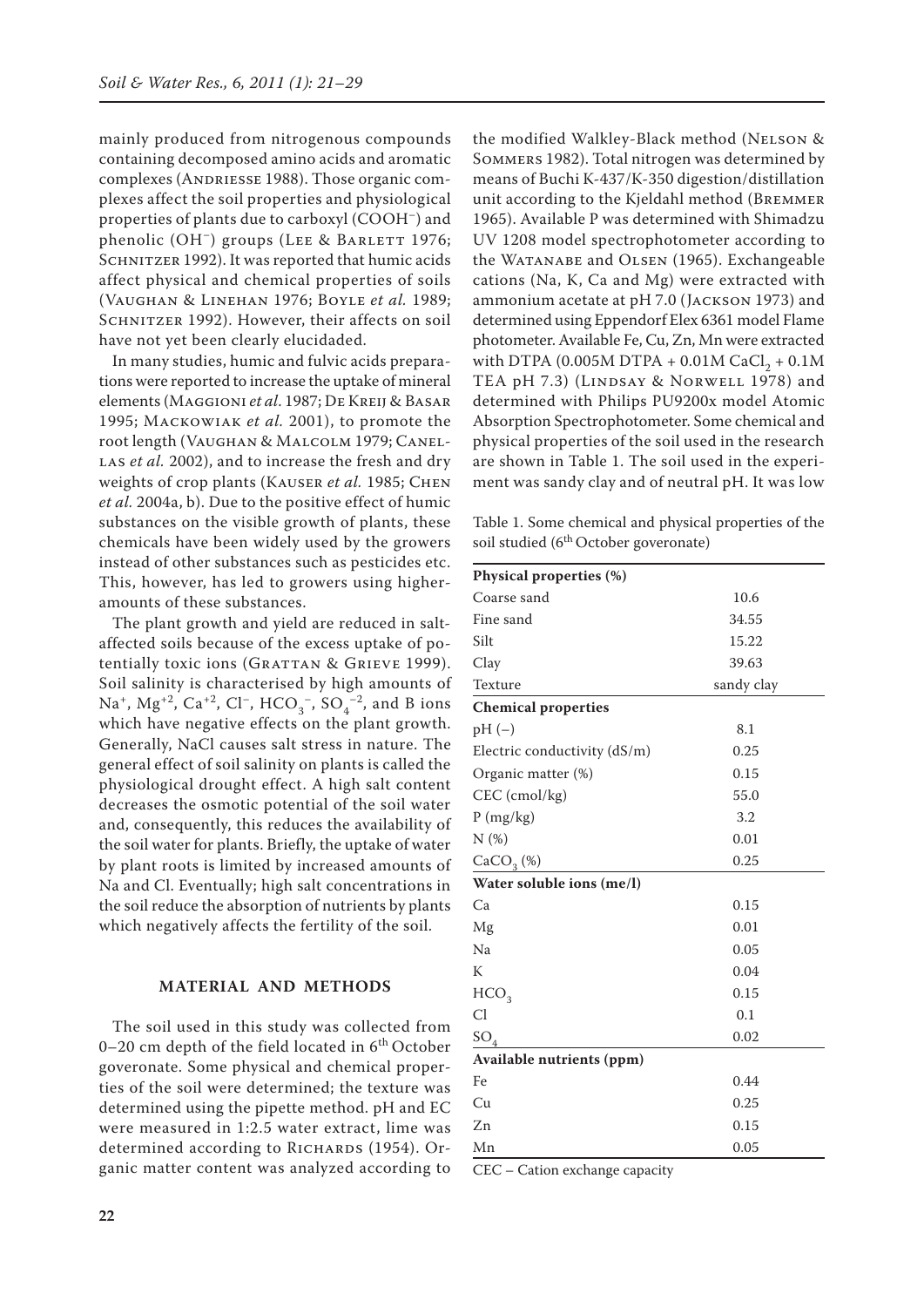in terms of lime, salt, and organic matter contents. The soil was not adequate in terms of nitrogen, phosphorus, and zinc. The experiment was conducted in a greenhouse in completely randomised factorial design with three soil application doses of humus 0 (control), 2, and 4 g/kg, three foliar application doses of humic acids (0, 0.1, and 0.2%) and three NaCl doses 0 (control), 20, and 60mM. Each application consists of three replications. The soil applied humus was obtained from solid Leilihumus (70% w/w, pH 5.17, EC: 4.80 mS/cm) and foliar applied humic acid was obtained from liquid Leilihumat (humic acid: 15% w/v, pH 10.66, EC: 28.8 mS/cm). Air-dried soil samples were passed through 2 mm sieve. For solid humus applications, Leilihumus was put into a large bowl according to the application doses and the total weight of the soil was adjusted to 7 kg.The mixture was homogenised and put into polyethylene covered plastic pots. For foliar humic acid applications, 7 kg of soil was put into polyethylene covered plastic pots. NaCl was added to the pots both for the soil and foliar treatments according to the application doses. The pots were exposed to the incubation period of 30 days. As a basal fertilizer, nitrogen (100 mg/kg as  $NH<sub>4</sub>NO<sub>3</sub>$ ), phosphorus (80 mg/kg), potassium (100 mg/kg as  $KH_{2}PO_{4}$ ), and zinc (0.5 mg/kg as  $ZnSO_4$ ) were applied to the pots before planting. The corn (Hagein, Fardy10) cultivar was grown in pots of 20 cm diameter and 18 cm hight. All pots were irrigated with deionised water during the experiment. Leilihumat was sprayed twice in 5 l of deionised water, 20 and 40 days after seedling emergence, same as with the foliar treatment. After two months vegetation period, the plants were harvested, dried at 65°C, dry weights were determined, and the plant samples were wet digested by using  $HNO<sub>3</sub> + HClO<sub>4</sub> (4:1)$  mixture. Nitrogen was determined by the Kjeldahl method (Bremmer 1965) (Buchi K-437, K-350), P was determined by the Vanadomolybdophosphoric method (Kacar & Intal 2008) (Shimadzu UV 1208), K, Na, and Ca were determined by flame emission (Horneck & Hanson 1998) (Ependorf Elex 6361), and Mg, Fe, Mn, Zn, and Cu nutrients were determined by atomic absorption spectrometry (Hanlon 1998) (Philips PU 9200x, Pye Unicam Ltd. GB). All data obtained were subjected to statistical analysis. This analysis was performed using Tarist, a statistical software (TARIST 1994), and mean values were grouped with LSD multiple range test  $(P < 0.05)$ .

#### **RESULTS AND DISCUSSION**

Humic acids are technically not a fertiliser, although in some walks people do consider it. Humic acids are an effective agent to use as a complement to synthetic or organic fertilisers. In many instances, regular humic acids use will reduce the need for fertilisation due to the soil and plant ability to make better use of it. In some instances, fertilisation can be eliminated entirely if sufficient organic material is present and the soil can become self sustaining through microbial processes and humus production.

Effects of NaCl on the plant growth and nutrients uptake: As mentioned above, one way the plant growth can be improved is through the structural improvement of sandy clay soil allowing for a better root growth development. The plant growth is also improved by the ability of the plant to uptake and receive more nutrients. Humic acids are especially beneficial in freeing up nutrients in the soil so that they are made available to the plant as needed. For instance, if an aluminium molecule is bound with one of phosphorus, humic acids detach them making the phosphorus available for the plant. Humic acids are also especially important because of their ability to chelate micronutrients, thus increasing their bio-availability. According to the analysis results, the application of 20mM NaCl increased the dry weight, N, P, K, Ca, Mg, Fe, Cu, and Mn contents of the plants, but the amounts decreased with the application of 60mM NaCl (Figure1). Particularly, the effect of NaCl application at a dose of 60mM had a negatively significant effect on the dry weight and mineral elements uptake of corn.

Effects of soil application of humus on the plant growth and nutrients uptake: The soil applications of humus had a significant effect on the uptake of N in corn. When compared with the control treatment, the dry weight and mineral nutrients uptake of corn were found higher at both application doses of humus (Figure 2). The highest dry weight and nutrients uptake were obtained with 2 g humus/kg treatment. The dry weight and nutrients uptake were negatively affected by the application of 4 g humus/kg.

Effects of foliar application of humic acid on the plant growth and nutrients uptake: Foliar applications of humic acid had a significant effect on the dry weight and mineral elements uptake in Corn (Figure 3). When compared with the control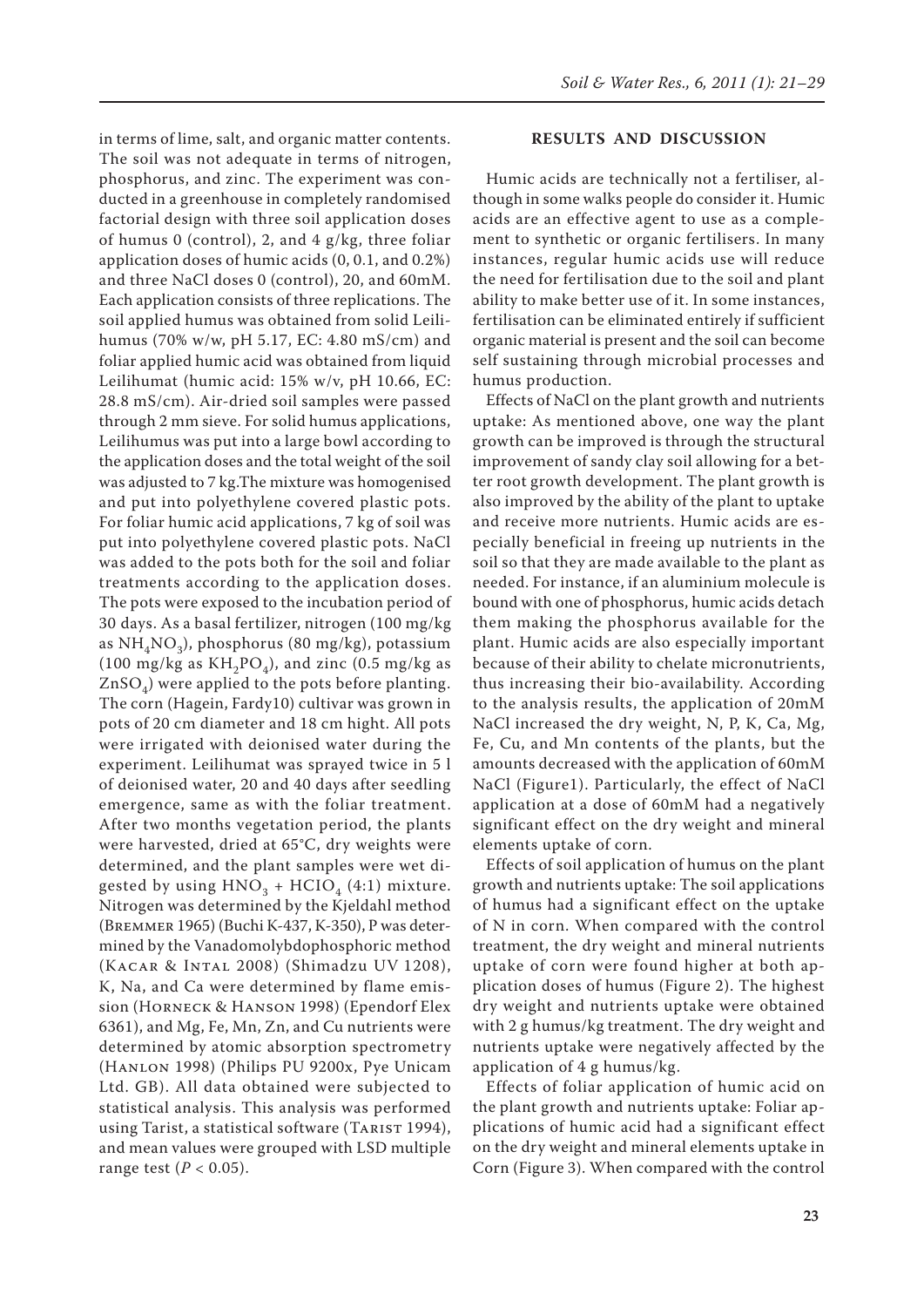

Figure 1. Effect of NaCl on dry weight and plant nutrients uptake

treatment, the dry weight and the uptake of nutrients were found higher on humic acid applications. Foliar application of humic acid affected the uptake of P which was statistically significant in the uptake of Na, K, Cu, and Zn. However, its amounts were not found statistically significant with other nutrients. The highest dry weight and nutrients uptake were obtained with 0.1% dose of humic acid. Nevertheless, the dry weight and nutrients uptake were decreased at 0.2% dose of humic acid, but the amounts except for Fe, Cu, and Mn were found higher than in the control.

Effects of interaction between humic substances and NaCl treatment: When applied to clay soils, humic acids can help break up compacted soils, allowing for enhanced water penetration and better root zone growth and development. When applied to sandy soils, humic acids add essential organic material necessary for water retention, thus improving the

root growth and enhancing the sandy soil ability to retain and not leach out vital plant nutrients. The effects of foliar and soil applications of humic substances on the growth and mineral nutrients uptake and their interactions with salt doses are presented in Table 2. The interaction effect between soil humus and NaCl treatment was found statistically significant as to Mn, Zn, and Na uptake of corn. The interactions in dry weight and the interaction of the amount of N, P, K, Ca, Mg, Fe and Cu in wheat were found to be insignificant. Although the application of NaCl decreased the dry weight and nutrients uptake, humus soil application of soil humus limited the decrease especially with 60mM treatment of NaCl; it was found that the soil application of humus generally enhanced the uptake of plant nutrients, especially with 60mM NaCl treatment. This is seen when compared with the other applications (Figure 3).The interaction effect between the foliar



Figure 2. Effect of soil application of humic substances on dry weight and plant nutrients uptake nutrier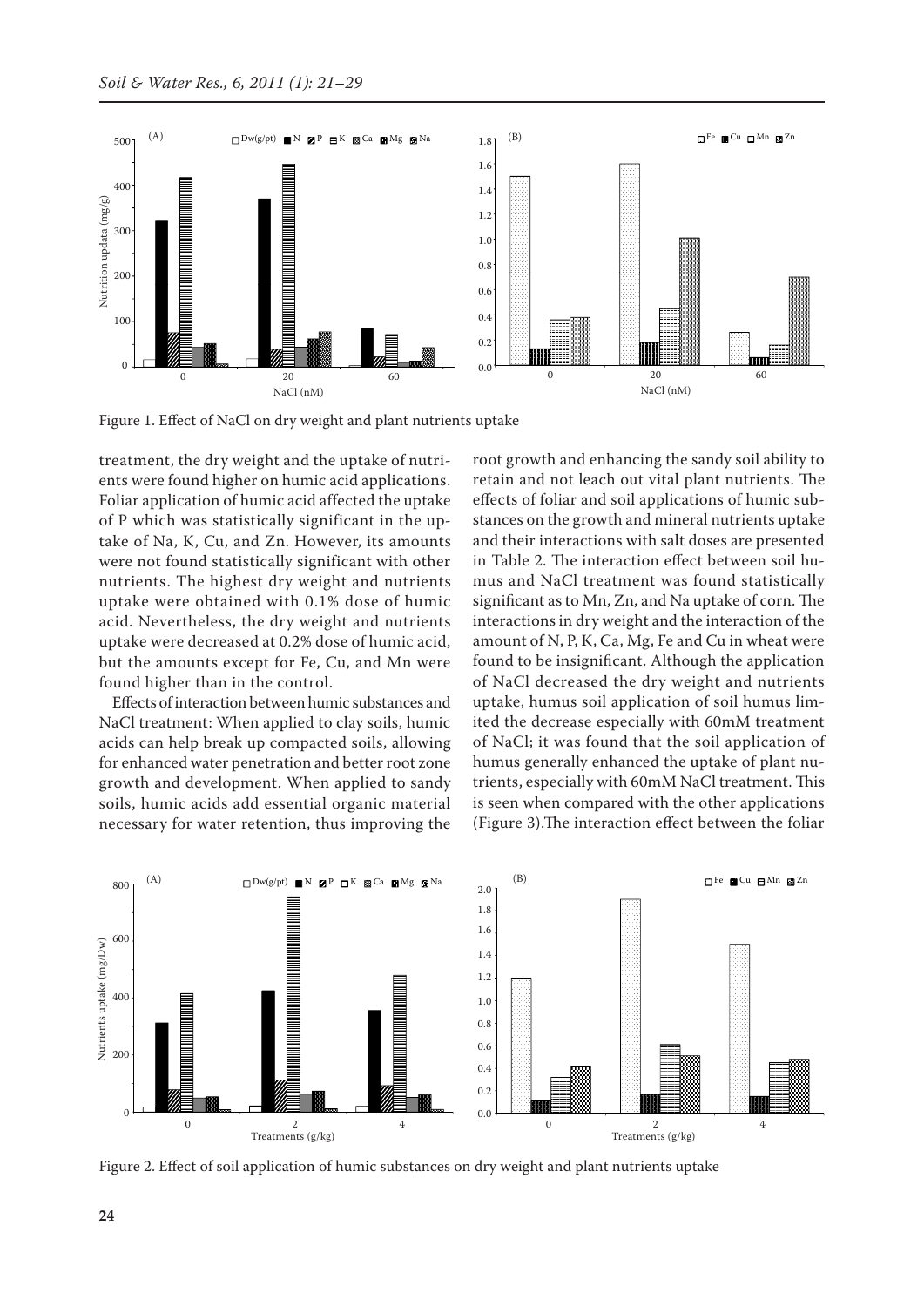

Figure 3. Effect of foliar application of humic acid on dry weight and plant nutrients uptake *CALCOL COLORED APPROXIMATE OF HUMAN ACTU OFF* 

application of humic acid and NaCl was not found statistically significant. Foliar application of humic acid enhanced the dry weight and mineral elements uptake in NaCl treatments. However, the highest dry weight and nutrients uptake were obtained with 0.1% of humic acid in NaCl treatment.

Small amounts of salt may cause a stimulative effect on the growth and uptake of nutrients, but a toxic effect appears when the concentration rises. Khan *et al*. (2000) reported that the total dry weight content of plants was not inhibited at low salinities, but the dry weight production was significantly inhibited at high NaCl amounts. Kurban *et al*. (1999) also pointed out that the optimum growth of plants increased at a low salinity but decreased at a high salinity. The negative effect of salt on the dry weight and mineral elements uptake can be attributed to the lower osmotic potential of the soil solution due to the increased concentration of NaCl. Many laboratory and glasshouse studies have shown that salinity can reduce N accumulation in plants (Alam 1994), P concentrations (Navarro *et al.* 2001) and the uptake of K in plants due to the competitive process by Na (LOPEZ & SATTI 1996). A high Na content in soil solution has also an antagonistic effect on the uptake of Ca and Mg (Bernstein 1975). This is most likely caused by displacing Ca in the membranes of the root cells (Yeomiyahu *et al.* 1997).

Furthermore, a reduced uptake of minerals has been observed in several species of plants grown in saline conditions (Francois & Maas 1999). In saline soil, the solubility of micronutrients is particularly low and the plants grown in these soils often show deficiencies of these elements (Page *et al.* 1990).

CHEN and AVIAD (1990), FAGBENRO and AGBODA (1993), Davip et al. (1994) have reported promoted growth and nutrient uptake of plants due to the addition of humic substances. The plants take more mineral elements due to better-developed root systems. In addition, the stimulation of ions uptake in the applications of humic materials led many investigators to proposing that these materials affect membrane permeability (ZIENTARA 1983). This is related to the surface activity of humic substances resulting from the presence of both hydrophilic and hydrophobic sites (CHEN & SCHNITZER 1978). Therefore, the humic substances may interact with the phospholipid structures of the cell membranes and react as carriers of nutrients through them. The features discussed were negatively affected with the application of 2 g humus/kg level. This result might be related to the application levels. On the other hand, the application of very high doses of humic acids is less effective (LEE & BARTLETT 1976). According to several researches, the results change due to the levels of treatment, growing media, and origin of humic substances (CHEN & AVIAD 1990; ARANcon *et al*. 2006).There are few researches into the use of humic substances for foliar application. Cooper *et al*. (1998) applied humic substances for creeping bent grass in sand culture at rates of 100, 200 and 300 mg/l and found that the rate of application did not have any effect on the plant growth. Fernandez *et al*. (1996) pointed out that under field conditions, foliar application of leonardite extracts stimulated the shoot growth and promoted the accumulation of K, B, Mg, Ca, and Fe in leaves. However, when leaf N and leaf K values were below the sufficiency range, the foliar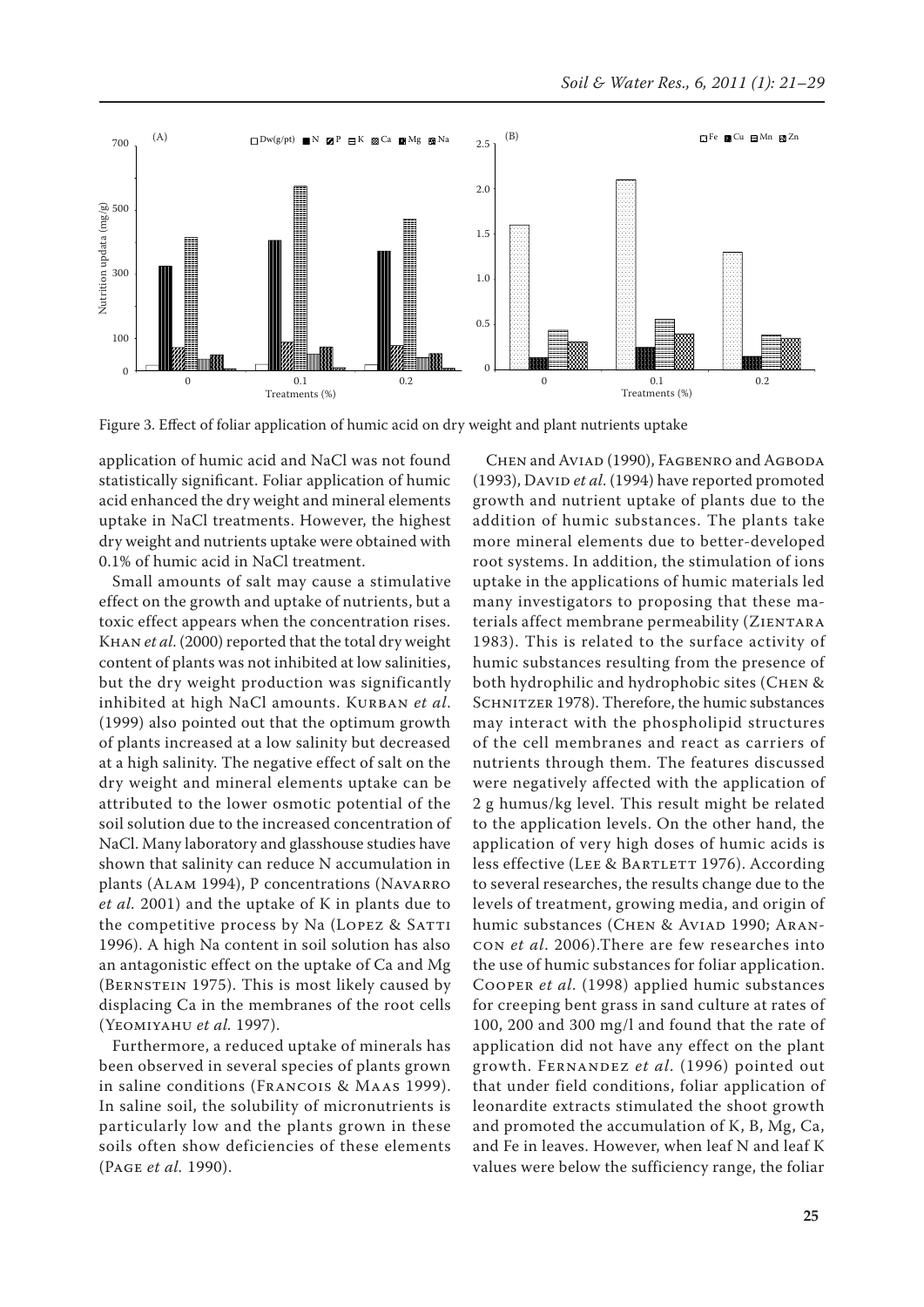|                    |                  | Soil application (g/kg) |                |                  | Foliar application (%) |           |  |
|--------------------|------------------|-------------------------|----------------|------------------|------------------------|-----------|--|
| NaCl               | $\boldsymbol{0}$ | $\overline{2}$          | $\overline{4}$ | $\boldsymbol{0}$ | 0.1                    | $0.2\,$   |  |
| Dry weight (g/pot) |                  |                         |                |                  |                        |           |  |
| $\boldsymbol{0}$   | 17.10            | 20.20                   | 19.80          | 15.80            | 19.41                  | 18.00     |  |
| $20\,$             | 19.30            | 20.10                   | 19.60          | 18.10            | 18.10                  | 15.80     |  |
| 60                 | 1.51             | 4.90                    | 5.50           | 3.80             | 6.50                   | 4.95      |  |
| Nitrogen           |                  |                         |                |                  |                        |           |  |
| $\boldsymbol{0}$   | 315.10           | 425.10                  | 354.10         | 326.50           | 405.50                 | 375.20    |  |
| 20                 | 352.00           | 430.20                  | 350.50         | 379.10           | 361.20                 | 345.10    |  |
| 60                 | 55.10            | 131.50                  | 140.60         | 111.25           | 156.90                 | 113.91    |  |
| Phosphorus         |                  |                         |                |                  |                        |           |  |
| $\boldsymbol{0}$   | 75.70            | 105.60                  | 90.70          | 70.80            | 88.50                  | 78.60     |  |
| 20                 | 88.50            | 90.30                   | 86.20          | 73.70            | 77.80                  | 70.60     |  |
| 60                 | 15.60            | 30.10                   | 35.30          | 24.50            | 35.30                  | 29.90     |  |
| Potassium          |                  |                         |                |                  |                        |           |  |
| $\boldsymbol{0}$   | 411.50           | 650.10                  | 475.00         | 415.11           | 575.11                 | 470.60    |  |
| $20\,$             | 465.20           | 503.60                  | 443.90         | 420.20           | 455.10                 | 355.80    |  |
| 60                 | 45.60            | 111.90                  | 120.90         | 90.50            | 150.30                 | 100.90    |  |
| Calcium            |                  |                         |                |                  |                        |           |  |
| $\boldsymbol{0}$   | 45.50            | 60.90                   | 50.90          | 35.60            | 49.50                  | 41.20     |  |
| $20\,$             | 48.90            | 51.90                   | 42.30          | 34.50            | 38.60                  | 30.70     |  |
| 60                 | 6.60             | 13.50                   | 15.50          | 10.90            | 15.10                  | $11.50\,$ |  |
| Magnesium          |                  |                         |                |                  |                        |           |  |
| $\boldsymbol{0}$   | 52.20            | 70.60                   | 60.00          | 45.30            | 71.60                  | 53.10     |  |
| 20                 | 63.90            | 58.30                   | 62.10          | 55.60            | 60.90                  | 44.20     |  |
| 60                 | 7.88             | 15.80                   | 19.30          | 14.20            | 22.20                  | 13.80     |  |
| Sodium             |                  |                         |                |                  |                        |           |  |
| $\boldsymbol{0}$   | 7.30             | 10.20                   | 8.00           | 5.21             | 8.50                   | 6.40      |  |
| $20\,$             | 84.00            | 90.10                   | 68.9           | 65.50            | 64.30                  | 60.60     |  |
| 60                 | 24.30            | 58.10                   | 73.50          | 57.50            | 80.50                  | 57.90     |  |
| Iron               |                  |                         |                |                  |                        |           |  |
| $\boldsymbol{0}$   | 1.21             | 1.91                    | 1.51           | 1.50             | 1.85                   | 1.27      |  |
| 20                 | $1.51\,$         | 1.71                    | $1.31\,$       | 1.60             | 1.92                   | $1.04\,$  |  |
| 60                 | 0.11             | 0.40                    | 0.60           | 0.36             | 0.80                   | 0.35      |  |
| Copper             |                  |                         |                |                  |                        |           |  |
| $\boldsymbol{0}$   | 0.12             | 0.17                    | $0.15\,$       | 0.14             | $0.20\,$               | 0.13      |  |
| $20\,$             | 0.17             | 0.18                    | $0.17\,$       | 0.17             | 0.19                   | 0.13      |  |
| 60                 | 0.03             | 0.06                    | $0.07\,$       | 0.05             | 0.05                   | 0.04      |  |
| Manganese          |                  |                         |                |                  |                        |           |  |
| $\boldsymbol{0}$   | $0.32\,$         | 0.58                    | $0.40\,$       | 0.43             | $0.57\,$               | 0.38      |  |
| $20\,$             | 10.37            | 0.96                    | $0.78\,$       | 0.83             | $1.10\,$               | $0.81\,$  |  |
| 60                 | 0.29             | 0.98                    | 1.35           | 0.95             | 1.20                   | 0.95      |  |
| Zinc               |                  |                         |                |                  |                        |           |  |
| $\boldsymbol{0}$   | 0.37             | $0.48\,$                | $0.48\,$       | 0.26             | $0.34\,$               | 0.30      |  |
| 20                 | 0.53             | 0.55                    | $0.45\,$       | 0.33             | $0.40\,$               | 0.34      |  |
| 60                 | $0.11\,$         | $0.26\,$                | $0.37\,$       | $0.20\,$         | 0.27                   | $0.20\,$  |  |

Table 2. Effect of soil and foliar application of humic substances to plant nutrients uptake (mg/g) under NaCl salt conditions (mM)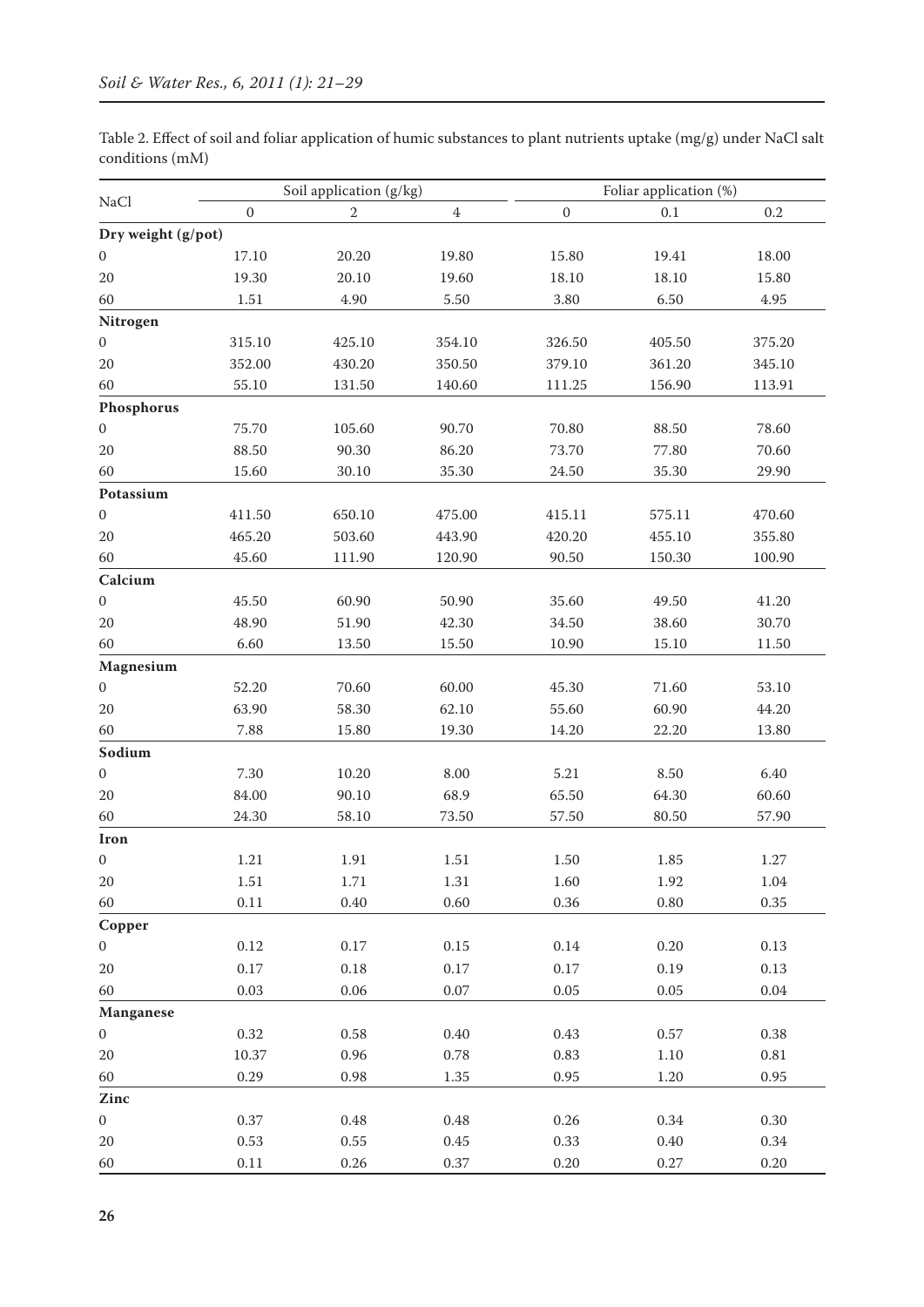application of humic substances was ineffective in promoting the accumulation of these nutrients in leaves. In a field experiment GOVINDASMY and Chandresakaran (1992) sprayed humic acids extracted from lignite onto sugarcane and they found that the addition of humic acids improved sugar yield and nutrient concentration in leaf blades and sheaths. DEFLINE et al. (2005) investigated the effect of foliar application of N and humic acids on the growth and yield of corn. Moreover, they specified that the foliar application of humic acids caused a transitional production of plant dry mass with respect to the unfertilised control. In contrast to Defline *et al*. (2005), Pavlikova *et al*. (1997) studied the effect of potassium humate. Humic acids were applied by spray during the growth season of cultivated crops at a dose of 20 mg/l. The yields of the cultivated crops were not affected significantly by the application of potassium humate due to the high amounts of humic substances.

According to many researchers, humic substances may enhance the uptake of some nutrients, reduce the uptake of toxic elements, and improve the plant response to salinity. However, there are not many researches into humic acids application and their effects on plant salinity tolerance. Liu (1998) found out that the application of humic acids during salinity stress did not increase the uptake of N, P, K or Ca. Also, in the present study; foliar application in 0.1% humic acid treatment increased the dry weight, N, P, K, Ca, Mg, Na, Fe, Zn, and Mn amounts in plants which 60mM NaCl treatment when compared with the control and 0.2% humic acid treatment. CHAVAN and KARADGE (1980) also reported an increase of Mn contents in all the part of plant that have been treated with salt.

## **CONCLUSION**

Humic acids can significantly reduce water evaporation and increase its use by plants in non-day, arid, and sandy soils. Furthermore, they increase the water holding capacity of soils. Humic acids aid in correcting plant chlorosis, increase the permeability of the plant membranes and intensify enzyme systems of plants. They accelerate cell division, show greater root development, and decrease stress deterioration.Under the influence of humic acids, plants grow stronger and they better resist plant diseases. Humates reduce soil erosion by increasing the cohesive forces of the very fine

soil particles. They improve the soil structure and improve physical properties of soil by increasing the exchange capacity and buffening qualities, promoting the chelation of many elements and making these available to plants. Humic substances can ameliorate negative soil properties; improve the plant growth and nutrients uptake. They may be used in the case of the negative effect of salt that would inhibit the plant growth and nutrient elements uptake. Overall, we found out that the application doses are important for deriving benefit from humic substances under salt conditions. Economical levels of application should be determined and should not exceed 2 g humus/kg in soil and 0.1% in foliar.

#### **R e f e r e n c e s**

- Alam S.M. (1994): Nutrient by plant under stress condition. In: Pessarakli M. (ed.): Handbook of Plant and Crop Stress. Marcel Dekker, New York, 227–246.
- ANDRIESSE J.P. (1988): Nature and management of tropical peat soils. FAO Soils Bulletin No. 59, United Nations, Rome, 165.
- Arancon N.Q., C.A.Edward S.L., Byrne R. (2006): Effects of humic acids from vermicomposts on plant growth. European Journal of Soil Biology, **42**: 65–69.
- BERNSTEIN L. (1975): Effect of salinity and sodicity on plant growth. Annual Review of Phytopathology, **13**: 295–312.
- Boyle M., Frakenburger W.T., Stolyz L.H. (1989): The influence of organic matter on soil aggregation and water infiltration. Journal of Production Agriculture, **2**: 290–299.
- Bremmer J.M. (1965): Total nitrogen. In: Black C.A. (ed.): Methods of Soil Analysis. Part 2. American Society of Agronomy, Madison, 1149–1178.
- Cenellas L.P., Olivares F.L., Okorokova-Facanha A.L., Facanha A.R. (2002): Humic acids isolated from earthworm compost enhance root elongation, lateral root emergence and plasma membrane H-ATPase activity in maize roots. Plant Physiology, **130**: 1951–1957.
- CHAVAN P.D., KARADAGE B.A. (1980): Influence of salinity on mineral nutrition of peanut (*Arochts hypoged* L.). Plant and Soil, **54**: 5–13.
- Chen Y., Schnitzer M. (1978): Water surface tension of aqueous solutions of soil humic substances. Soil Science, **125**: 7–15.
- Chen Y., Aviad T. (1990): Effect of humic substances on plant growth. In: MACCARTHY P., CLAPP C.E., MAL-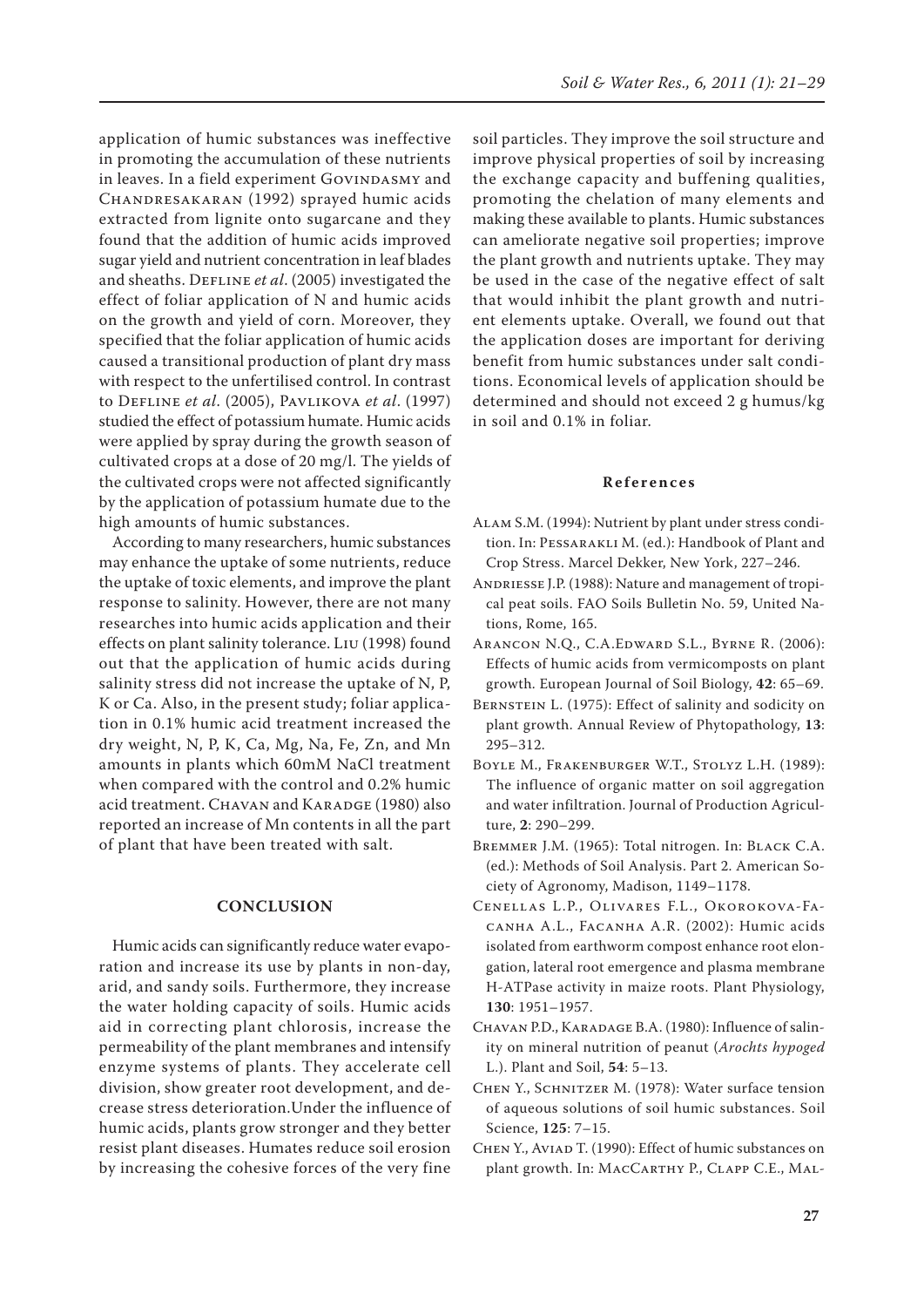colm R.L., Bloom P.R. (eds): Humic Substances in Soil and Crop Sciences: Selected Reading. Soil Science Society of America, Madison, 161–187.

Chen Y., Clapp C.E., Magen H. (2004a): Mechanisms of plant growth stimulation by humic substances: The role of organic-iron complexes. Soil Science and Plant Nutrition, **50**: 1089–1095.

CHEN Y., NOBILI M., AVIAD T. (2004b): Stimulatory effect of humic substances on plant growth. In: MAGD-OFT F., RAY R. (eds): Soil Organic Matter in Sustainable Agriculture. CRC Press, Washington.

Cooper R.I., Liu C., Fisher D.S. (1998): Influence of humic substances on rooting and nutrient content of creeping bentgrass. Crop Science, **38**: 1639–1644.

David P.P., Nelson P.V., Sanders D.C. (1994): A humic acid improves growth of tomato seedling in solution culture. Journal of Plant Nutrition, **17**: 173–184.

Defline S., Tognetti R., Desiderio E., Alvino A. (2005): Effect of foliar application of N and humic acids on growth and yield of durum wheat. Agronomy for Sustainable Development, **25**: 183–191.

De Kreij C., Basar H. (1995): Effect of humic substances in nutrient film technique on nutrient uptake. Journal of Plant Nutrition, **18**: 793–802.

Eyupoglu F. (1998): Turkey's land verimculite. Soil-Fertilizer Research Institute, Enst Yay Genel Yayin 220, Ankara.

Fagbenro J.A., Agboda A.A. (1993): Effect of different levels of humic acid on the growth and nutrient uptake of teak seedlings. Journal of Plant Nutrition, **16**: 1465–1483.

Fernandez R.E., Benlock M., Barranco D., Duenas A., Ganan J.A.G. (1996): Response of olive trees to foliar application of humic substances extracted from leonardite. Scientia Horticulturae, **66**: 191–200.

Francois L., Maas E.V. (1999): Crop response and management of salt-affected Soils. In: Pessarakli M. (ed.): Handbook of Plant and Crop Stress. Marcel Dekker, Inc., New York, 169–203.

Govindasmy R., Chandersaka-Ran S. (1992): Effect of humic acids on the growth, yield and nutrient content of sugar cane. Science of the Total Environment, **117**: 575–581.

Grattan S.R., Grieve C.M. (1999): Salinity mineral nutrient relations in horticultural crops. Scientia Horticulturae, **78**: 127–157.

HANLON E.A. (1998): Elemental determination by Atlantic absorption spectrophotometry. In: KARLA Y.P. (ed.): Handbook of Reference Methods for Plant Analysis. CRC Press, Washington, 157–164.

Horneck D.A., Hanson D. (1998): Determination of potassium and sodium by flame emission spectrophotometry. In: Karla Y.P. (ed.): Handbook of Reference Methods for Plant Analysis. CRC Press, Washington, 157–164.

Jackson M.L. (1973): Soil Chemical Analysis. Prentice Hall Inc., Englewood Cliffs.

Kacar B., Intal A. (2008): Plant Analysis. Nobel Publication, Ankara.

Kauser A. Malik, Azam F. (1985): Effect of humic acid on corn seedling growth. Environmental and Experimental Botany, **25**: 245–252.

Khan M.A., Ungar I.A., Showalter A.M. (2000): Effects of salinity on growth, water relations and ions accumulation of the subtropical perennial halophyte *Atriplex griffthii* var. *stocksii*. Annals of Botany, **85**: 225–232.

Kurban H., Saneoka H., Nehira K., Adilla R., PREMACHANDRA G.S., FUJITA K. (1999): Effect of salinity on growth, photosynthesis and mineral composition in legurninous plant *Alhagi psedoalhagi* (Bieb.). Soil Science and Plant Nutrition, **45**: 851–862.

LEE Y.S., BARTLETT R.J. (1976): Stimulation of plant growth by humic substances. Soil Science of America Journal, **40**: 876–879.

Liu C. (1998): Effects of humic substances on creeping bentgrass growth and stress tolerance. [Ph.D. Thesis.] Philosophy Department of Crop Science, North Carolina State University, Raleigh.

LINDSAY W.L., NORVELL W.A.N. (1978): Development of a DTPA soil test for zinc, iron, manganese and copper. Soil Science Society of America Journal, **42**: 421–428.

LOPEZ M.V., SATTI S.M.E. (1996): Calcium and potassium-enhanced growth and yield of tomato under sodium-chloride stress. Plant Science, **114**: 19–27.

Mackowiak C.L., Grossl P.R., Bugbee B.G. (2001): Beneficial effects of humic acid on micronutrient availability to wheat. Soil Science Society of America Journal, **56**: 1744–1750.

Maggioni A., Varanini Z., Nardi S., Pinton R. (1987): Action of soil humic matter on plant roots: Stimulation of ion uptake and effects on  $(Mg^{2+}, K^+)$ ATPase activity. Science of the Total Environment, **62**: 355–363.

Navarro J.M., Botella M.A., Cerda A., Martinez V. (2001): Phosphorus uptake and translocation in salt-stressed melon plants. Journal of Plant Physiology, **158**: 375–381.

Nelson D.W., Sormmers L.E. (1982): Total carbon, organic carbon and organic matter. In: Page A.L., Miller R.H., Keeney D.R. (eds): Methods of Soil Analysis. Part 2. Chemical and Microbiological Properties. 2nd Ed. Soil Science Society of America, Madison, 539–579.